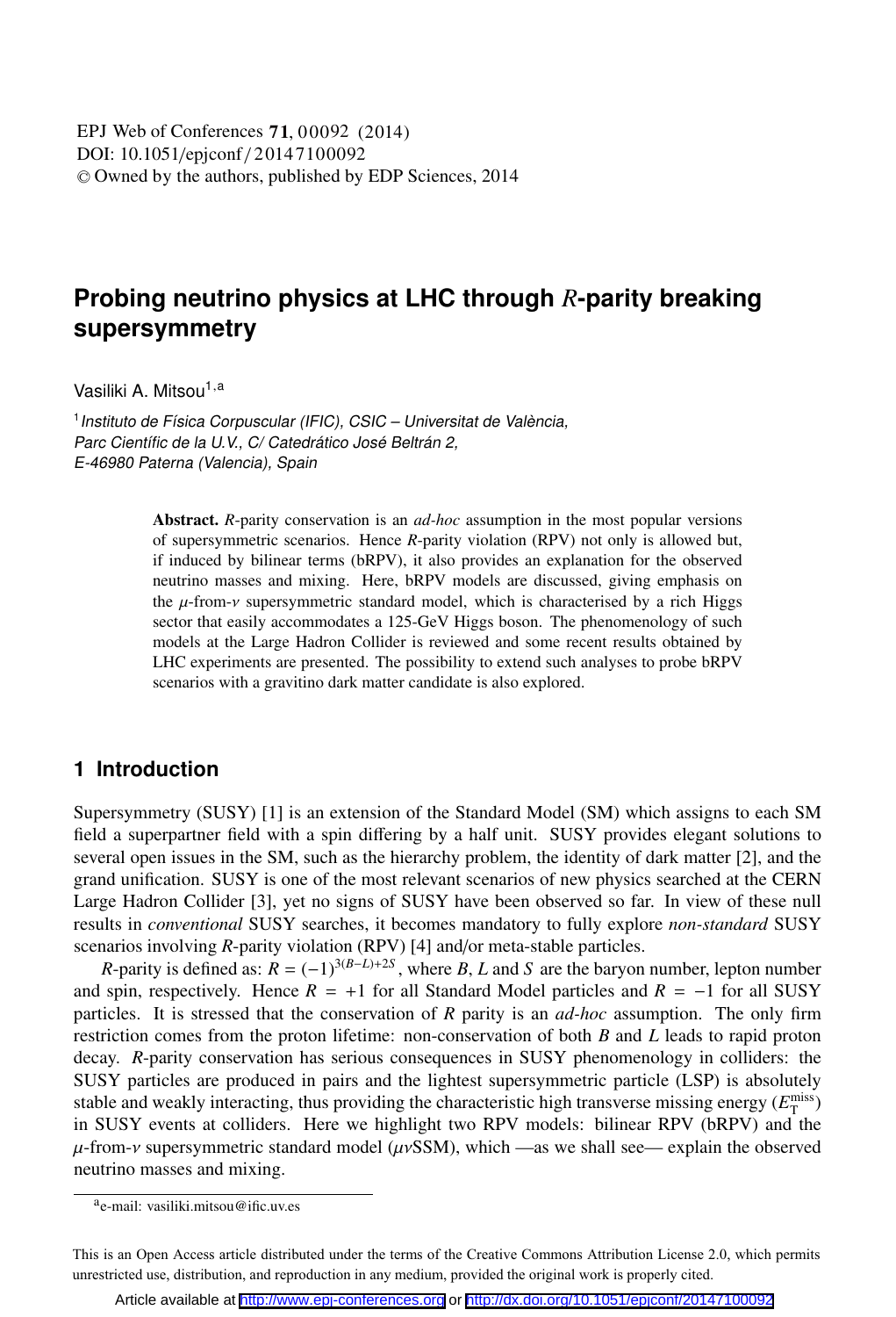The structure of this paper is as follows. Section 2 is dedicated on bRPV SUSY models: their connection with neutrino physics is explained in Sect. 2.1, its phenomenology at the LHC is provided in Sect. 2.2, whilst Sect. 2.3 presents the current constraints from the ATLAS experiment. The  $\mu$ from-ν supersymmetric standard model is discussed in Sect. 3. After a brief review of the theoretical motivation for  $\mu$ νSSM, descriptions of its possible signatures at the LHC based on multileptons and displaced vertices are given in Sect. 3.1 and Sect. 3.2, respectively. The aspects of RPV SUSY related to dark matter are discussed in Sect. 4. The paper concludes with a summary and an outlook in Sect. 5.

### **2 Bilinear** *R***-parity violation**

*R*-parity conservation (RPC) has several consequences such as the stability of the LSP, which is a weakly interacting massive particle (WIMP) and consequently a candidate for dark matter (DM) [2]. Being a WIMP, once produced at the LHC, it will escape detection, resulting in large missing transverse energy,  $E_{\text{T}}^{\text{miss}}$ . Providing a DM candidate is one of the strongest advantages of RPC SUSY even though also RPV models exist which may explain DM through, for instance, very light gravitinos [5– 10], axions [9, 11] or axinos [9, 12, 13]. There is no fundamental reason for *R* parity to be conserved thus lepton and baryon number violating renormalisable terms can appear in the supersymmetric potential in the following way:

$$
W = \lambda_{ijk} L_i L_j E_k^c + \lambda'_{ijk} L_i Q_j D_k^c + \epsilon_i L_i H_u + \lambda''_{ijk} U_i^c D_j^c D_k^c,
$$
\n<sup>(1)</sup>

where the couplings  $\lambda$ ,  $\lambda'$  and  $\lambda''$  are  $3 \times 3$  Yukawa matrices  $-i$ ,  $j$ ,  $k$  being flavour indexes—,  $\epsilon_i$  are parameters with units of mass and  $Q$ ,  $U$ ,  $D$ ,  $L$ ,  $E$ ,  $H_u$ ,  $H_d$  refer to supermultiplets. The first three types of terms lead to lepton number violation, whilst baryon number is violated by the fourth one.

As long as the breaking of *R* parity is spontaneous, only bilinear terms arise in the effective theory below the RPV scale, thus rendering bilinear *R*-parity violation a theoretically attractive scenario. Moreover, the bilinear model provides a theoretically self-consistent scheme in the sense that trilinear RPV implies, by renormalisation group effects, that also bilinear RPV is present, but not conversely [14].

Therefore the simplest way to break *R* parity is to add bilinear terms to the MSSM potential. Besides that, additional bilinear soft SUSY breaking terms are introduced, which include small vacuum expectation values for the sneutrinos. The relevant superpotential *W* and the soft supersymmetry breaking terms  $V_{\text{soft}}$ , which include bilinear *R*-parity violation, would then be [15]:

$$
W = W^{\text{MSSM}} + \epsilon_i \hat{L}_i \hat{H}_u \tag{2}
$$

$$
V_{\text{soft}} = V_{\text{soft}}^{\text{MSSM}} - B_i \epsilon_i \tilde{L}_i H_u, \qquad (3)
$$

where the  $B_i$  have units of mass. In fact, if SUSY was not broken, the bilinear terms could be rotated away and be converted into trilinear terms, however the presence of the soft SUSY breaking terms  $B_i \epsilon_i L_i H_u$  gives bRPV a physical meaning [15].

There are nine new parameters introduced in this model:  $\epsilon_i$ ,  $B_i$  and  $v_i$ , the latter being the sneutrino vacuum expectation values (vev's). However, after electroweak symmetry breaking and taking into account constraints from neutrino oscillation data, only one free parameter remains in the model, which is set to be of the same order as the others.

#### **2.1 bRPV and neutrino physics**

Sneutrino vev's introduce a mixing between neutrinos and neutralinos, leading to a see-saw mechanism that gives mass to one neutrino mass scale at tree level. The second neutrino mass scale is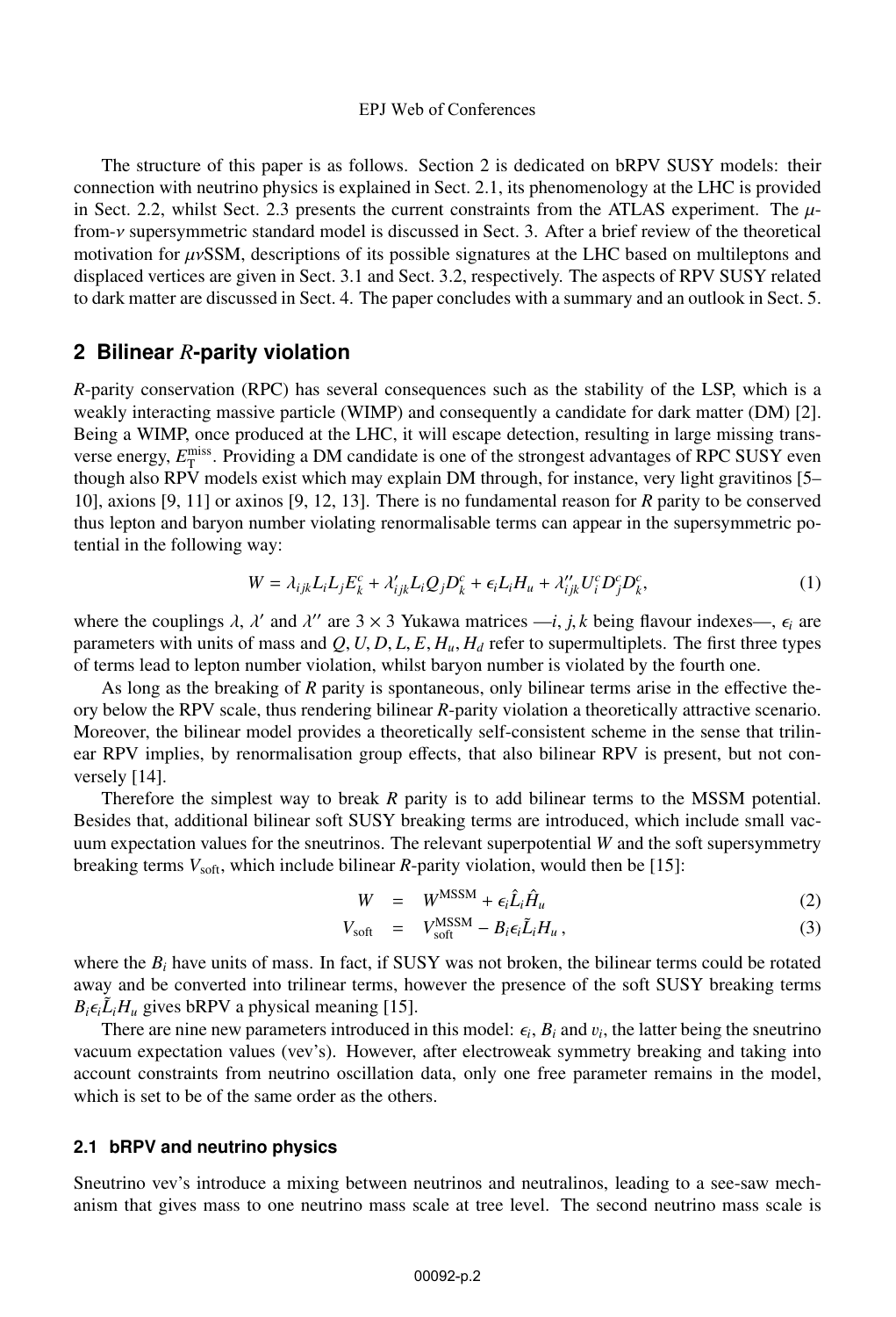induced by loop effects [16, 17]. The same vev's are also involved in the decay of the LSP, which in this case is the lightest neutralino. This implies a relation between neutrino physics and some features of the LSP modes. In particular, they are related through the following relation [16]:

$$
\tan^2 \theta_{\text{atm}} = \left| \frac{\Lambda_\mu}{\Lambda_\tau} \right|^2 \simeq \frac{BR(\tilde{\chi}_1^0 \to \mu^\pm W^\mp)}{BR(\tilde{\chi}_1^0 \to \tau^\pm W^\mp)} = \frac{BR(\tilde{\chi}_1^0 \to \mu^\pm q\bar{q}')}{BR(\tilde{\chi}_1^0 \to \tau^\pm q\bar{q}')},\tag{4}
$$

where  $\theta_{\text{atm}}$  is the atmospheric neutrino mixing angle and the alignment parameters  $\Lambda_i$  are defined as  $\Lambda_i = \mu v_i + v_d \epsilon_i$ , with  $v_d$  the vev of  $H_0^d$ . This relation between RPV and neutrino physics allows setting bounds on bRPV parameters from results of neutrino experiment and astrophysical data [18]. In the opposite direction, a possible positive signal observed in colliders may lead to the determination of some of the bRPV phenomenological properties, which in turn can constrain neutrino-physics parameters [19].

Equation (4) illustrates the relation between neutrino physics parameters and quantities measurable at colliders such as LHC, emphasising the motivation behind the selection of the specific model. Nevertheless, similar decays of the neutralino to a muon or a tau and two jets are predicted, e.g., when the trilinear couplings  $\lambda'_{2jk}$  and  $\lambda'_{3jk}$ , respectively, are considered non zero.

#### **2.2 bRPV phenomenology at the LHC**

In the particular bilinear *R*-parity violating model considered here, the LSP is the lightest neutralino,  $\tilde{\chi}_1^0$  [20]. The bRPV terms are embedded in the minimal Supergravity (mSUGRA) model, which imposes some restrictions which reduce the large number of parameters of the MSSM. The number of parameters in mSUGRA is reduced to five, namely  $m_0$ , the scalar mass;  $m_{1/2}$ , the gaugino mass; *A*<sub>0</sub>, the trilinear scalar coupling; tan  $\beta = v_u/v_d$ , the ratio of the Higgs vev's; and sgn  $\mu$ , the sign of the higgsino mass parameter.

The six bRPV parameters for each mSUGRA point are determined by the SPheno [21] spectrum calculator. SPheno uses as input the mSUGRA parameters and the neutrino physics constraints, and delivers as output the bRPV parameters (together with the mass spectra and the decay modes) compatible with these constraints. Once those quantities are calculated for a given set of bRPV parameters within an mSUGRA benchmark point, they can subsequently passed to an event generator and produce collision events at the LHC.

It is stressed that the sparticle spectrum for bRPV-mSUGRA is —within theoretical uncertainties— the same as in RPC mSUGRA; its the LSP decay modes and its lifetime that depend on the bRPV parameters. The  $\tilde{\chi}_1^0$  decay length and typical decay modes are shown in Fig. 1. The neutralino decays are dominated by leptonic  $(e, \mu)$  or  $\tau$  channels, making lepton-based searches ideal for constraining this model. The decay to a muon and a hadronically-decaying *W* has been studied in detail and it has been shown that it may lead to the measurement of the  $\tilde{\chi}_1^0$  mass through the reconstruction of the  $\tilde{\chi}_1^0 \to \mu q' \bar{q}$  peak in the  $\mu$ jj invariant mass [19, 22, 23]. Furthermore the fact that in the low- $m_{1/2}$  high- $m_0$  region the  $\tilde{\chi}_1^0$  is slightly long lived opens the possibility to use searches for displaced vertices [24] in order to probe this model at the LHC [25, 26] or the Tevatron [27]. Lastly, the  $\tilde{\chi}^0_1$  decays to one or two neutrinos give rise to a moderately high  $E_T^{\text{miss}}$ , thus rendering some of the standard  $E_{\text{T}}^{\text{miss}}$ -based analyses pertinent to bRPV, as we shall see in the next section.

So far we have discussed the bRPV in the context of supergravity models. If the bRPV terms are introduced to anomaly-mediated SUSY breaking (AMSB) instead, the  $\tilde{\chi}_1^0$  LSP decay modes do not change, whereas the wino-like neutralino (as opposed to the bino-like in mSUGRA) is characterised by stronger interactions, hence it is easier to be produced at LHC. The mass degeneracy of the  $\tilde{\chi}^0_1$ and the  $\tilde{\chi}_1$  makes the  $\tilde{\chi}_1$  long lived, decaying dominantly through RPV couplings to  $\ell\ell\ell$ ,  $\tau\ell\ell$ ,  $\ell b\bar{b}$ ,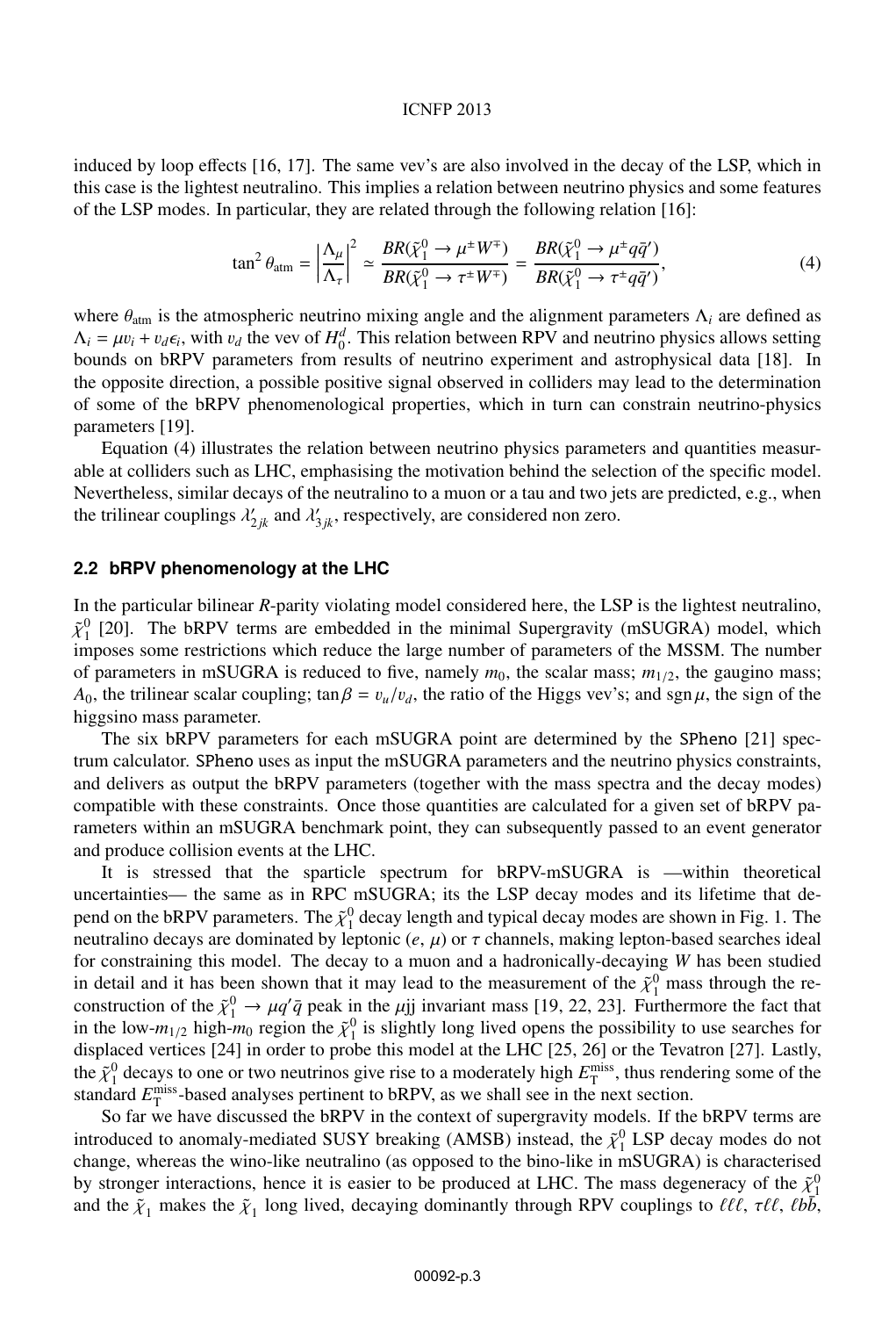

Figure 1. *Left:* Proper decay length *<sup>c</sup>*<sup>τ</sup> in millimetres of the lightest neutralino in bRPV-mSUGRA parameter plane  $(m_0, m_{1/2})$ . *Right:* Typical  $\tilde{\chi}_1^0$  decay modes for a selected bRPV-mSUGRA point.

 $\tau b\bar{b}$  [28]. In the case of gauge-mediated SUSY breaking (GMSB) the  $\tilde{\chi}^0_1$  NLSP features delayed due to the weak coupling to the LSP— decays to a graviton and a *Z*,  $\gamma$  or  $h^0$  [26]. In other words, the common feature of bRPV phenomenology is the presence of delayed decays leading to interesting signatures at the LHC: displaced vertices, non-pointing photons, etc.

#### **2.3 Constraints from ATLAS**

As mentioned above, thanks to the abundant neutrino production from the LSP decay, bRPV events at the LHC are expected to feature relatively (when compared to Standard Model processes) high missing transverse energy. High lepton/ $\tau$  multiplicity is also expected from the LSP decays and from upstream lepton production in the SUSY cascade decay. Both features are exploited when looking for a signal of the bRPV-mSUGRA model, as demonstrated in Ref. [22], where a first detailed Monte-Carlo-based study on the observability of the  $\tilde{\chi}_1^0 \to \mu q' \bar{q}$  at the LHC has been carried out. The very first bounds set on a bilinear RPV model in colliders were provided by an inclusive search for high  $E_T^{\text{miss}}$ , three or four jets and one muon at  $\sqrt{s} = 7 \text{ TeV}$  and ~ 1 fb<sup>-1</sup> of ATLAS data [23, 29]. The  $\tilde{\chi}^0_1$ decay to muonic channels is enhanced when compared to electrons, as shown in Fig. 1, hence muon channels yield stronger limits than their electron counterparts.

The latest exclusion limits set on this model, when the bilinear terms are embedded in mSUGRA, were obtained with 5 fb<sup>-1</sup> of ATLAS data at  $\sqrt{s}$  = 7 TeV by searching for events with high jet multiplicity (at least seven jets), large  $E_T^{\text{miss}}$  and exactly one lepton [30] and are shown in Fig. 2. There is a slight loss of sensitivity in the high- $m_0$  low- $m_{1/2}$  region due to the large LSP lifetime, which causes signal muons to be rejected by the cosmic-muon veto, i.e. the cut on muons with high impact parameter. The insignificant ( $\sim 2\sigma$ ) excess of observed events accounts for the weaker-thanexpected observed limits, which improve however considerably the previous ones. Ongoing work continues on other channels:  $Z + \text{jets} + E_T^{\text{miss}}$ ; 2 same-sign leptons +  $E_T^{\text{miss}}$ ; 0-lepton + jets +  $E_T^{\text{miss}}$ ,  $\tau$ +  $E_{\rm T}^{\rm miss}$ , where a mass of the lightest Higgs equal to 125 GeV is assumed.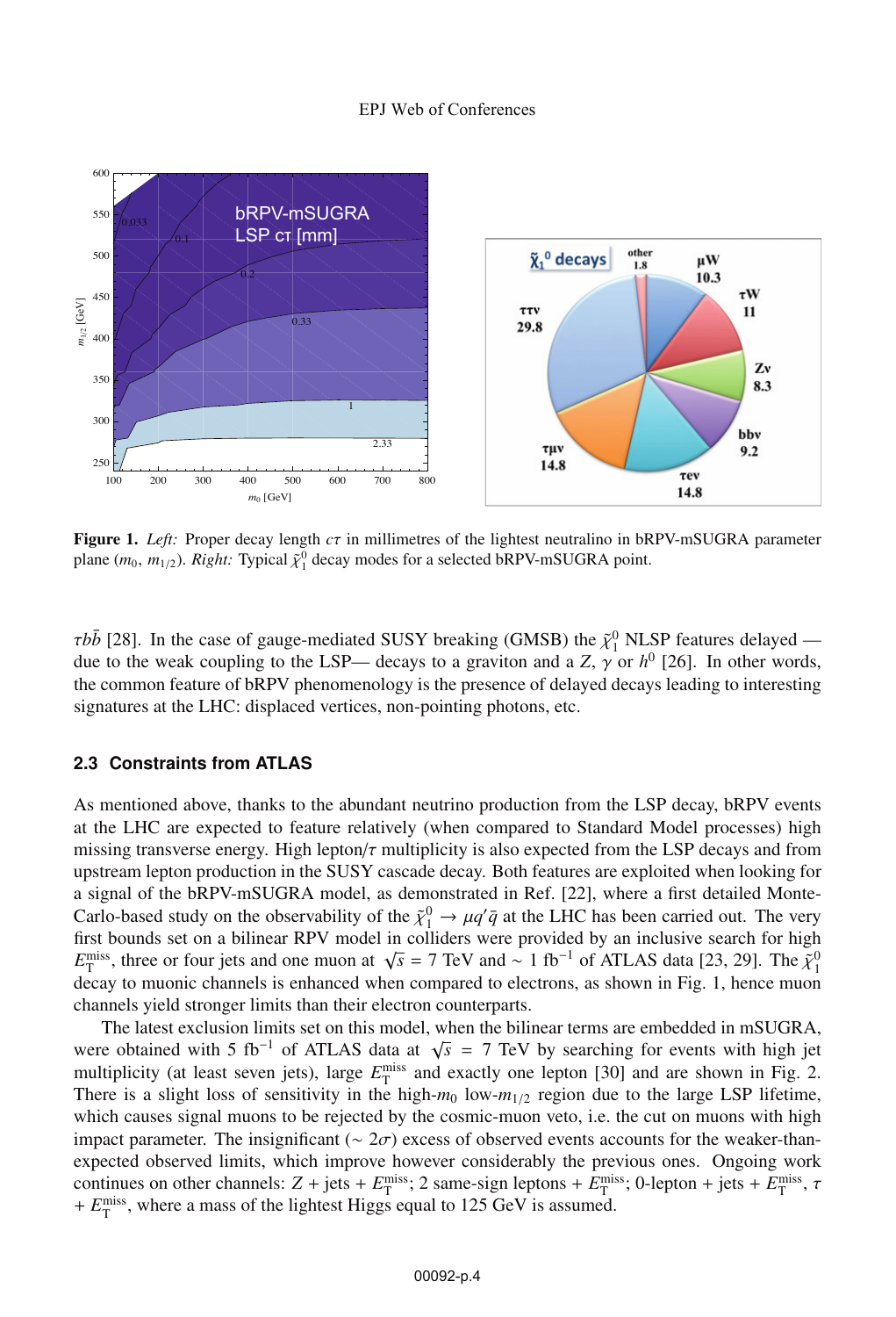

Figure 2. Expected and observed 95% CL exclusion limits in the bilinear *R*-parity violating model obtained by the one-lepton plus multi-jets plus  $E_{\text{T}}^{\text{miss}}$  analysis. The results are obtained by combining the electron and muon channels. The band around the median expected limit shows the  $\pm 1\sigma$  variations on the median expected limit, including all uncertainties except theoretical uncertainties on the signal. The dotted lines around the observed limit indicate the sensitivity to  $\pm 1\sigma$ variations on these theoretical uncertainties. The thin solid black contours show the LSP lifetime. The result from the previous ATLAS search [23, 29] for this model is also shown. From Ref. [30].

### **3** μν**SSM:** μ**-from-**ν **supersymmetric standard model**

The  $\mu$ vSSM [31, 32] is a supersymmetric standard model that solves the  $\mu$  problem [33] of the minimal supersymmetric standard model (MSSM) using the *R*-parity breaking couplings between the right-handed neutrino superfields and the Higgs bosons in the superpotential,  $\lambda_i \hat{v}_i^c \hat{H}_d \hat{H}_u$ . The  $\mu$  term is generated spontaneously through sneutrino vacuum expectation values,  $\mu = \lambda_i \langle \tilde{v}_i^c \rangle$ , once the electroweak symmetry is broken, without introducing an extra singlet superfield as in the case of the next-to-MSSM (NMSSM) [34].

In addition, the couplings  $\kappa_{ijk}\hat{v}_i^c\hat{v}_j^c\hat{v}_k^c$  forbid a global  $U(1)$  symmetry avoiding the existence of a Goldstone boson, and also contribute to spontaneously generate Majorana masses for neutrinos at the electroweak scale. The latter feature is unlike the bilinear RPV model, where only one mass is generated at the tree level and loop corrections are necessary to generate at least a second mass and a neutrino mixing matrix compatible with experiments. In the bilinear model, the  $\mu$ -like problem [35] is also augmented with three bilinear terms.

In the μνSSM, as a consequence of *R*-parity violation, all the neutral fermions (scalars) mix together and there are ten neutralinos and five charginos (eight *CP*-even and seven *CP*-odd neutral Higgs bosons) mass eigenstates. Analyses of the  $\mu$ vSSM, with attention to the neutrino and LHC phenomenology have also been addressed in Refs. [32, 36]. Other analyses concerning cosmology such as gravitino dark matter and electroweak baryogenesis can be found in Refs. [37, 38] and in Ref. [39], respectively.

Thus the  $\mu\nu$ SSM is a well motivated SUSY model with enriched phenomenology and notable signatures, which definitely deserve rigorous analyses by the LHC experiments. Its enlarged Higgs sector can easily accommodate a 125 GeV Higgs boson in accordance with the recent discovery of a new scalar boson of such mass by the ATLAS [40] and CMS [41] collaborations.

Here a dedicated collider analysis together with detector simulation of an intriguing signal in the  $\mu$ vSSM featuring non-prompt multileptons at the LHC, arising from the beyond SM decay of a 125 GeV scalar into a pair of lightest neutralinos,  $\tilde{\chi}^0_4$ , is presented [42]. Since *R* parity is broken, each  $\tilde{\chi}_4^0$  decays into a scalar/pseudoscalar  $(h/P)$  and a neutrino, with the  $h/P$  further driven to decay into  $\tau^+\tau^-$ , giving rise to a 4 $\tau$  final state, as shown in Fig. 3. The small *R*-parity breaking coupling of  $\tilde{\chi}^0_4$  renders it long lived, yet it decays inside the inner tracker, thereby yielding clean detectable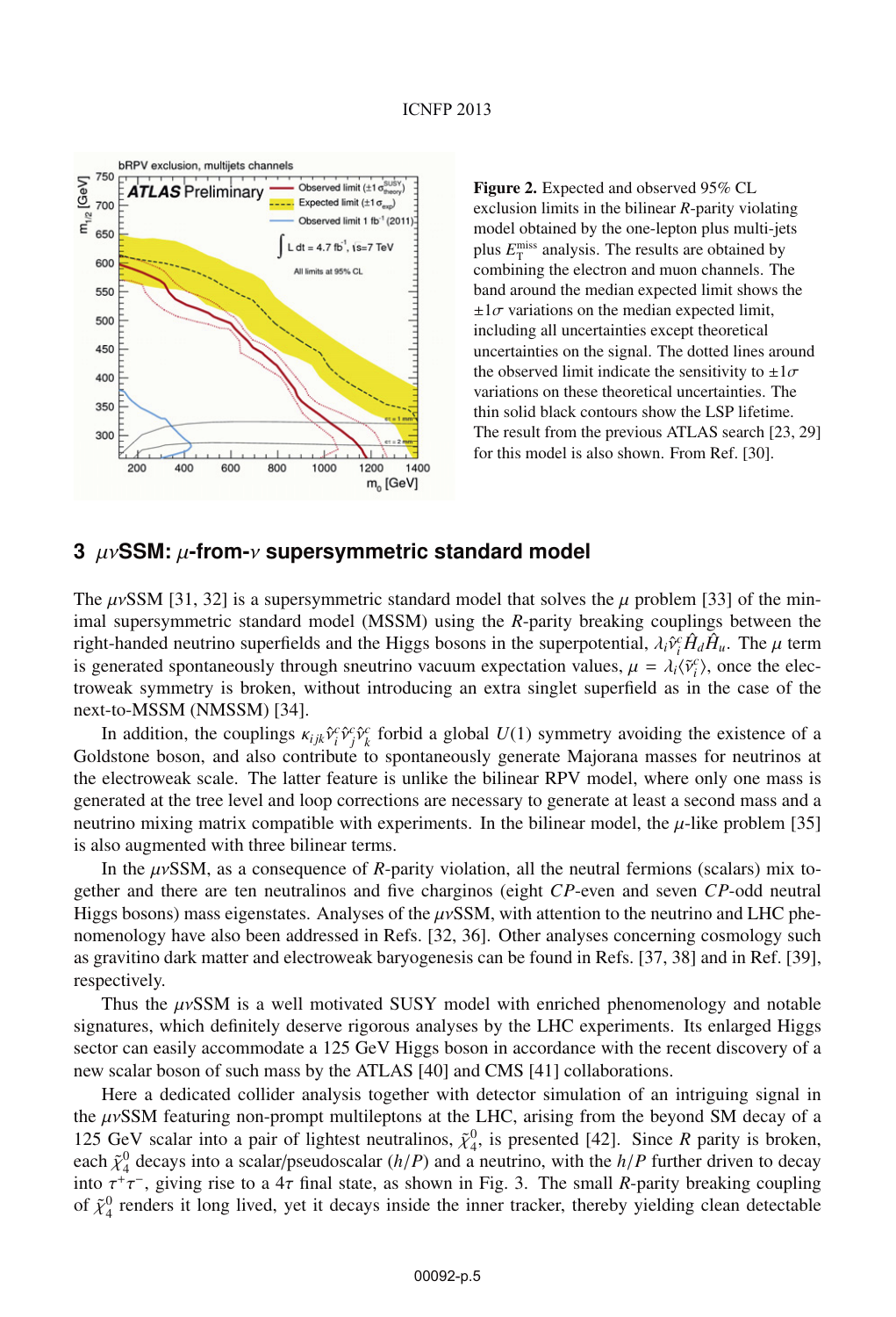signatures: (i) high lepton multiplicity; and (ii) charged tracks originating from displaced vertices (DVs).



**Figure 3.** The  $\mu$ *vSSM* decay chain studied in Ref. [42]. The Higgs boson is produced through gluon fusion and has a mass of 125 GeV. The neutralino  $\tilde{\chi}_4^0$  is long-lived and gives rise to displaced  $\tau$  leptons.

### **3.1 Signatures at LHC: multileptons**

The  $\mu$ *vSSM* is characterised by the production of several high- $p_T$  leptons [42]. Electrons and muons are produced through the leptonic  $\tau$  decays, yet muon pairs can appear directly through  $h_i/P_i$  decays as well. With the chosen decay mode, the  $\tau$  multiplicity is considerable even though the  $\tau$ -identification efficiency is much lower ( $\sim$  50%) when compared to that of electrons and muons ( $\gtrsim$  95%). Occasionally highly collimated QCD jets can fake hadronic  $\tau$  leptons,  $\tau_{\text{had}}$ , and, as a result,  $\tau$  multiplicity may exceed the expected number of four. This faking, however disappears with a higher  $p<sub>T</sub>$  cut, which should also be sufficient to provide a single-lepton trigger for the analysis.

Such analyses, apart from the requirement of at least three or four leptons (including taus), require a high value of  $E_T^{\text{miss}}$  and/or of the scalar sum of reconstructed objects: leptons, jets and/or  $E_T^{\text{miss}}$ . For the chosen signal many neutrinos ( $\geq 6$ ) appearing in the final state from  $\tilde{\chi}_4^0$  and from  $\tau$  decay give rise to moderately high —when compared to signals from RPC supersymmetry— missing transverse energy,  $E_{\text{T}_{e}}^{\text{miss}}$ , as depicted in Fig. 4 (left). Besides  $E_{\text{T}}^{\text{miss}}$ , the scalar sum of the  $p_{\text{T}}$  of all reconstructed leptons,  $H_T^{\ell}$ , is also large in such events, as shown in Fig. 4 (right). Alternatively, the sum of  $E_T^{\text{miss}}$  and  $H_T^{\ell}$  can be deployed for further background rejection. These observables can provide additional handles when selecting events with many leptons. In addition, the invariant masses,  $m_{\ell^+\ell^-}$  and  $m_{2\ell^+2\ell^-}$ may prove useful for the purpose of signal distinction.

#### **3.2 Signatures at LHC: displaced vertices**

In the benchmark scenario under study, the  $\tilde{\chi}_4^0$  is characterised by a proper lifetime  $\tau_{\tilde{\chi}_4^0} \approx 10^{-9}$  s, which corresponds to a proper decay length of  $c\tau_{\tilde{\chi}^0_4} \approx 30$  cm. This feature —quantified in the left panel of Fig. 5, were the decay-length distribution is plotted— gives rise to displaced vertices. In a significant percentage of events, the  $\tilde{\chi}^0_4$  decays inside the inner tracker of the LHC experiments, e.g. 28% of events decay within 30 cm and 44% events within 1 m. Therefore, the  $\mu$ vSSM signal events will be characterised by displaced  $\tau$  leptons plus neutrinos. This distinctive signature opens up the possibility to exploit current or future variations of analyses carried out by ATLAS and CMS looking for a displaced muon and tracks [24] or searching for displaced dileptons [43], dijets [44] or muon jets [45] arising in Higgs decays to pairs of long-lived invisible particles.

The kinematics of the DVs and their products in the chosen  $\mu$ vSSM benchmark point have been studied thoroughly in Ref. [42]. The spacial distribution of DVs shows that an appreciable fraction of them falls in the inner-tracker volume of the LHC experiments, i.e.  $\rho_{\text{DV}} \leq 1$  m and  $|z_{\text{DV}}| \leq 2.5$  m, thus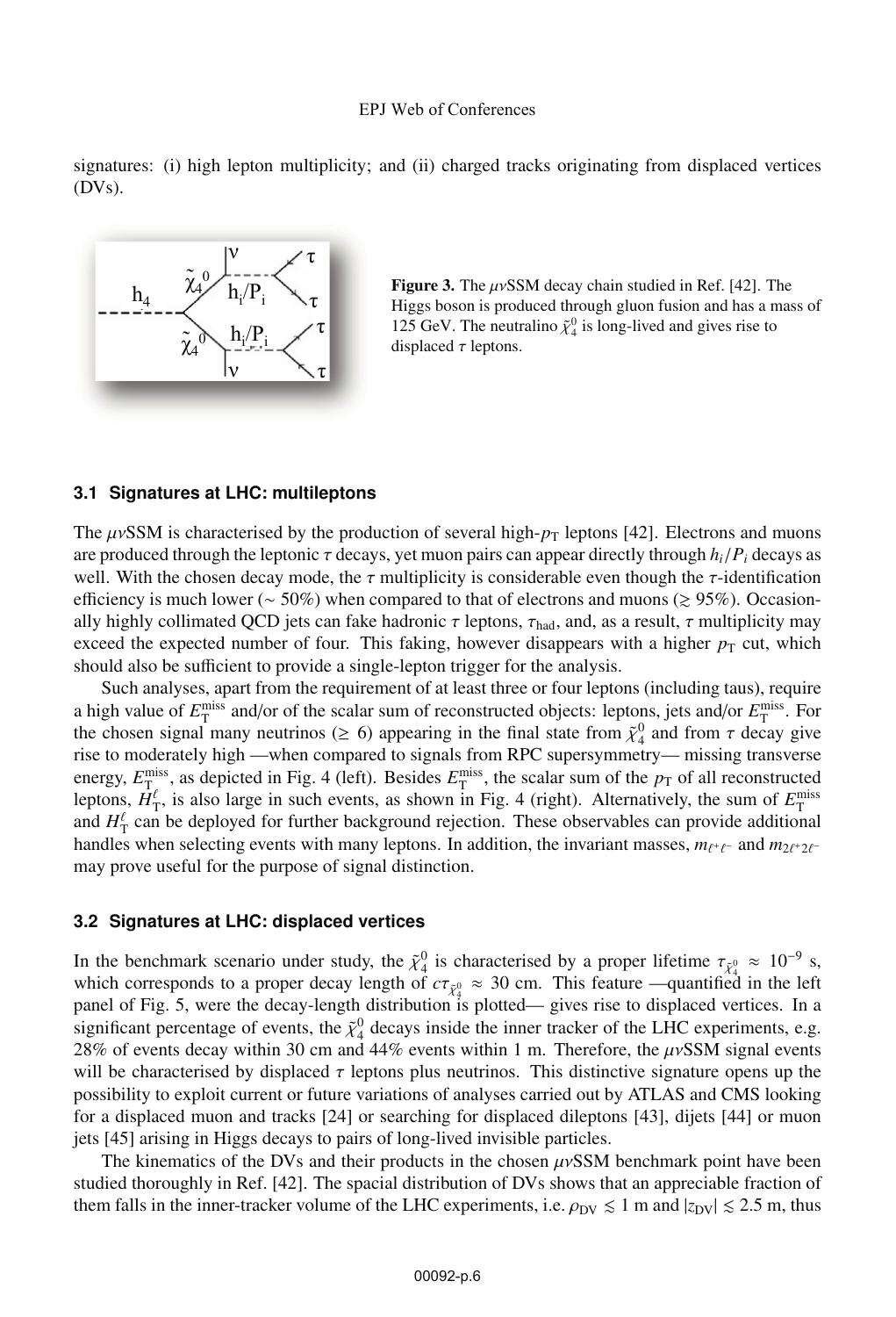

**Figure 4.**  $E_T^{\text{miss}}$  distribution (left) and  $H_T^{\ell}$  versus lepton multiplicity (right) for an LHC energy of  $\sqrt{s} = 8 \text{ TeV}$ <br>and an integrated luminosity  $\ell = 20 \text{ fb}^{-1}$  for a selected *u* SSM point [42] and an integrated luminosity  $\mathcal{L} = 20$  fb<sup>-1</sup> for a selected  $\mu \nu$ SSM point [42].



**Figure 5.**  $\tilde{\chi}^0_4$  decay-length distribution (left) and charged-track mass versus the number of charge particles in each vertex (right) for LHC energy of  $\sqrt{s} - 8$  TeV and integrated luminosity  $f = 20$  fb<sup>-1</sup> for a each vertex (right) for LHC energy of  $\sqrt{s} = 8$  TeV and integrated luminosity  $\mathcal{L} = 20$  fb<sup>-1</sup> for a selected  $\mu$ vSSM point [42].

DVs arising in the  $\mu$ vSSM should be detectable at LHC, in principle, either with existing analyses [24, 43–45] or via variations of those looking for displaced taus and  $E_T^{\text{miss}}$ . The average  $\tilde{\chi}_4^0$  boost, on the other hand, as expressed by  $\beta\gamma$ , where  $\beta$  is  $\tilde{\chi}^0_4$  velocity over *c* and  $\gamma$  the Lorentz factor, is comparable to the signal analysed in an ATLAS related search for a muon and tracks originating from DVs [24]. The boost affects the efficiency with which such a DV can be reconstructed, since high  $\tilde{\chi}^0_4$  boost leads to collimated tracks difficult to differentiate from primary vertices. In the right-hand side of Fig. 5, the correlation between the number of charged tracks in each DV,  $N_{\text{trk}}$ , and their invariant mass,  $m_{\text{DV}}$ , is shown. It has been demonstrated [24] that a selection of high- $N_{trk}$  and high- $m_{DV}$  efficiently suppresses background from long-lived SM particles ( $B$  mesons, kaons). The modulation observed in  $N_{\text{trk}}$  is due to the one-prong or three-prong hadronic  $\tau$  decays.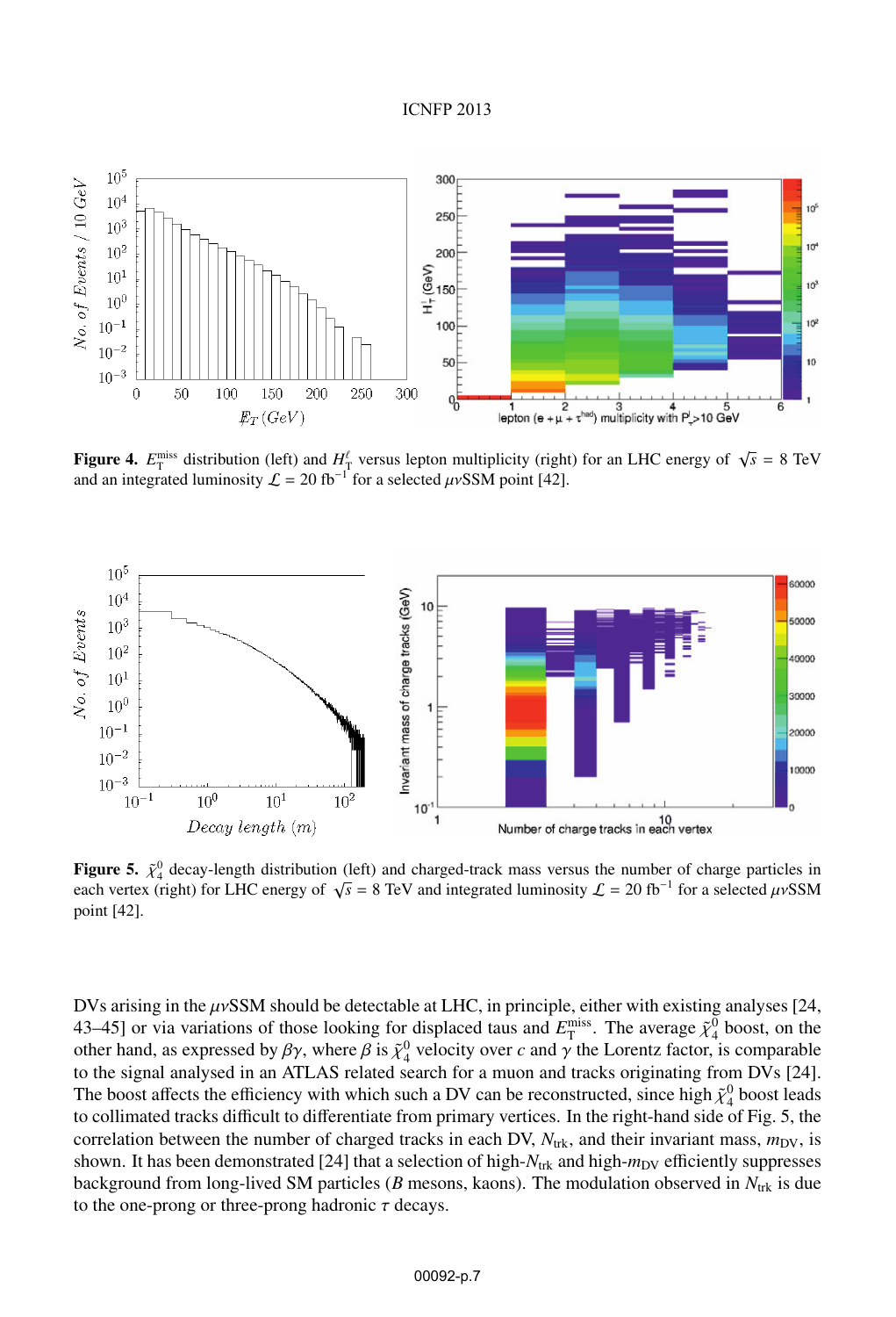### **4 Dark matter and** *R***-parity violating SUSY**

We address here the issue of (not necessarily cold) dark matter in SUSY models with *R*-parity violation. It has been shown that these seemingly incompatible concepts *can* be reconciled in bRPV models with a gravitino [5–7] or an axino [12] LSP with a lifetime exceeding the age of the Universe. In both cases, RPV is induced by bilinear terms in the superpotential that can also explain current data on neutrino masses and mixings without invoking any GUT-scale physics. Decays of the next-to-lightest superparticle occur rapidly via RPV interactions, and thus they do not upset the Big-Bang nucleosynthesis, unlike the *R*-parity conserving case [46]. Decays of the NLSP into the gravitino and Standard Model particles do not contribute to the gravitino relic density in scenarios with broken *R* parity. This is because decay processes involving a gravitino in the final state are suppressed compared to *R*-parity breaking decays unless the amount of *R*-parity violation is extremely small.

Interestingly, gravitino decays may produce monochromatic photons via  $\tilde{G} \rightarrow \gamma v$ , opening therefore the possibility to test this scenario with astrophysical searches. Requiring the model parameters to correctly account for observed neutrino oscillation parameters implies that expected rates for γ-ray lines produced by gravitino decays of mass above a few GeV would be confronted with the Fermi-LAT satellite observations, leading to an upper bound on the gravitino DM mass. For instance, the bRPV parameter region allowed by  $\gamma$ -ray line searches, dark matter relic abundance, and neutrino oscillation data, has been determined obtaining a limit on the gravitino mass  $m_{\tilde{G}} \leq 1 - 10$  GeV corresponding to a relatively low reheat temperature [7]. The allowed region in the gravitino mass versus gravitino lifetime plane is shown in the left-hand side of Fig. 6. The yellow region is excluded by  $\gamma$ -ray line searches: Fermi and EGRET constraints are above and below 1 GeV, respectively.



Figure 6. *Left:* Allowed gravitino mass-versus-lifetime region (grey color) consistent with neutrino oscillation data and astrophysical bounds on γ-ray lines from dark matter decay for a bilinear RPV model. The lower and upper black lines correspond to  $m_{1/2} = 240$  and 3000 GeV, respectively. Adapted from Ref. [7]. *Right:* Constraints on lifetime versus mass for gravitino dark matter in the  $\mu\nu$ SSM. The region below the magenta solid line is excluded by several gamma-ray observations. The region below the red solid line is disfavoured by Fermi. Black solid lines correspond to the predictions of the  $\mu$ vSSM for several representatives values of  $|U_{\tilde{\gamma}v}|^2 = 10^{-16} - 10^{-12}$  [37].

Recent evidence on the four-year Fermi data that have found excess of a 130 GeV gamma-ray line from the Galactic Center (GC) [47] have been studied in the framework of *R*-parity breaking SUSY. A decaying axino DM scenario based on the SUSY KSVZ axion model with the bilinear *R*parity violation explains the Fermi 130 GeV gamma-ray line excess from the GC while satisfying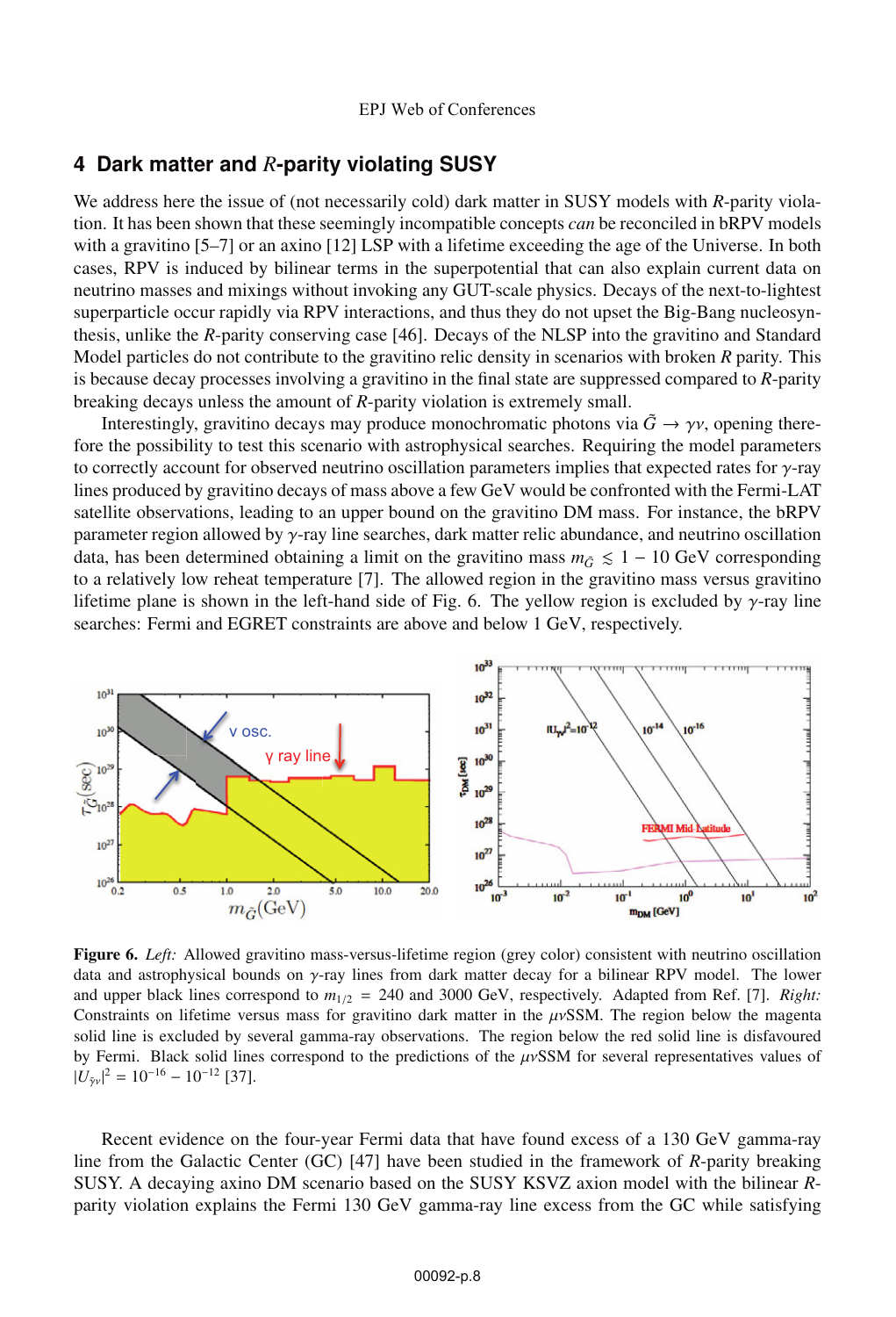other cosmological constraints [13]. On the other hand, gravitino dark matter with trilinear RPV —in particular models with the *LLE* RPV coupling— can account for the gamma-ray line, since there is no overproduction of anti-proton flux, while being consistent with big-bang nucleosynthesis and thermal leptogenesis [10].

Measurements of the cosmic-ray antiproton flux by the PAMELA experiment have been used recently to constrain the (decaying) gravitino mass and lifetime in the channels  $Zv$ ,  $W\ell$  and  $hv$  [8]. Subsequently upper limits have been set on the size of the *R*-parity violating coupling in the range of  $10^8$  to  $8 \times 10^{13}$ . These limits are much stricter than those coming from contributions to the neutrino mass or from the washout of the baryon asymmetry in the early Universe. In combination with lower limits coming from big-bang nucleosynthesis constraints on the lifetime of the NLSP, this allows to narrow the available parameter space for gravitino dark matter with bilinear *R*-parity violation.

Such gravitino DM is also proposed in the context of  $\mu v$ SSM with profound prospects for detecting  $γ$  rays from their decay [37]. The constraints on  $\tilde{G}$  lifetime versus mass set by Fermi and γ-ray observations are summarised in the right panel of Fig. 6. If the RPV parameter  $|U_{\tilde{\gamma}y}|$  from the 7 × 7 neutralino mixing matrix is between  $10^{-16}$  and  $10^{-12}$ , the correct neutrino masses are reproduced. Values of the gravitino mass larger than 10 GeV are disfavoured, as well as lifetimes smaller than about 3 to  $5 \times 10^{27}$  s.

Further studies on the prospects of the Fermi-LAT telescope to detect such monochromatic lines in five years of observations of the most massive nearby extragalactic objects have been performed [38]. It was found that a gravitino with a mass range of 0.6 − 2 GeV, and with a lifetime range of about  $3 \times 10^{27} - 2 \times 10^{28}$  s would be detectable by the Fermi-LAT with a signal-to-noise ratio larger than 3. it has also been shown that gravitino masses larger than about 4 GeV are already excluded in the  $\mu$ vSSM by Fermi-LAT data of the galactic halo [37].

*R*-parity breaking couplings can be sufficiently large to lead to interesting expectations for collider phenomenology. The neutralino NLSP, depending on the RPV model considered, may decay into: [6, 48]

$$
\tilde{\chi}_1^0 \to W^{\pm} \ell^{\mp}, \qquad \tilde{\chi}_1^0 \to \tilde{G} \gamma, \n\tilde{\chi}_1^0 \to \nu \tau^{\pm} \ell^{\mp}, \qquad \tilde{\chi}_1^0 \to \tilde{G} Z, \n\tilde{\chi}_1^0 \to \nu \gamma, \qquad \tilde{\chi}_1^0 \to \tilde{G} h.
$$
\n(5)

Such decays may be probed at the LHC via inclusive channels characterised by leptons, many jets, large  $E_{\rm T}^{\rm miss}$  and/or photons. The cases where the NLSP is long-lived yet with a decay length comparable to the dimensions of an LHC experiment are particularly interesting, as they give rise to displaced tracks/leptons and non-pointing photons. The possibility to measure the neutralino decay length provides an extra handle to constrain the underlying SUSY model. Nevertheless determining whether *R* parity is conserved or broken may not be trivial since the DM particles themselves, whether absolutely stable or quasi-stable, cannot be detected directly in collider experiments. To this effect, an interplay between collider and astroparticle physics is necessary to pin down the dark matter properties and the related theoretical-model parameters.

### **5 Summary and outlook**

The so-far negative results while searching for supersymmetry in standard channels calls for a more systematic and thorough consideration of non-standard SUSY theoretical models and experimental techniques. To this effect, scenarios involving violations of *R* parity and/or long-lived particles arise as exciting alternatives.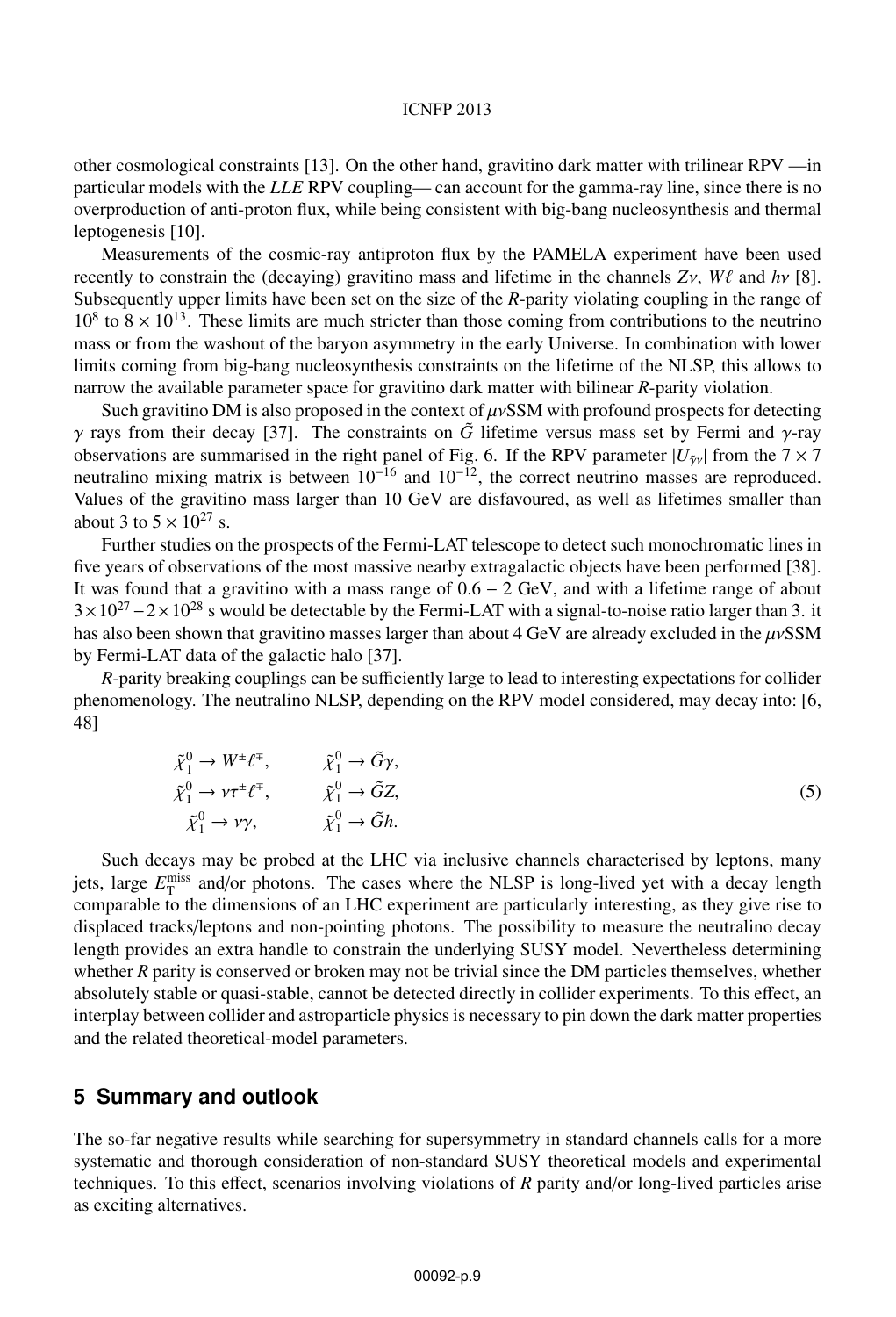In particular, bilinear RPV supersymmetry is strongly motivated, as it reproduces correct neutrino physics parameters. In addition to explaining neutrino masses, the  $\mu$ -from- $\nu$  supersymmetric standard model solves the  $\mu$ -problem and offers an enriched Higgs and sparticle mass spectrum that easily accommodates a 125-GeV Higgs boson. The RPV decays lead to novel signals at colliders: Displaced objects at the LHC, which have less background than other final states and multilepton signatures. More sophisticated searches for displaced objects are expected in near future for ATLAS, CMS and LHCb.

# **Acknowledgements**

The author is grateful to the ICNFP2013 organisers for the kind invitation to present this plenary talk in the conference. She acknowledges support by the Spanish Ministry of Economy and Competitiveness (MINECO) under the projects FPA2009-13234-C04-01 and FPA2012-39055-C02-01, by the Generalitat Valenciana through the project PROMETEO II/2013-017 and by the Spanish National Research Council (CSIC) under the JAE-Doc program co-funded by the European Social Fund (ESF).

# **References**

- [1] H. P. Nilles, Phys. Rept. **110** (1984) 1; S. P. Martin, "A Supersymmetry primer," In *Perspectives on supersymmetry II*, G. L. Kane (ed.), 153 p. [hep-ph/9709356].
- [2] For a comprehensive review on dark-matter searches in colliders, see e.g.: V. A. Mitsou, Int. J. Mod. Phys. A 28 (2013) 1330052 [arXiv:1310.1072 [hep-ex]].
- [3] L. Evans and P. Bryant, JINST 3 (2008) S08001.
- [4] R. Barbier *et al.*, Phys. Rept. 420 (2005) 1 [hep-ph/0406039].
- [5] F. Takayama and M. Yamaguchi, Phys. Lett. B 485, 388 (2000) [hep-ph/0005214].
- [6] M. Hirsch, W. Porod and D. Restrepo, JHEP 0503, 062 (2005) [hep-ph/0503059].
- [7] D. Restrepo, M. Taoso, J. W. F. Valle and O. Zapata, Phys. Rev. D 85 (2012) 023523 [arXiv:1109.0512 [hep-ph]].
- [8] T. Delahaye and M. Grefe, JCAP 12 (2013) 045 [arXiv:1305.7183 [hep-ph]].
- [9] F. D. Steffen, Eur. Phys. J. C 59 (2009) 557 [arXiv:0811.3347 [hep-ph]].
- [10] S. P. Liew, Phys. Lett. B 724 (2013) 88 [arXiv:1304.1992 [hep-ph]].
- [11] R. Holman, G. Lazarides and Q. Shafi, Phys. Rev. D 27 (1983) 995; Y. Nomura and J. Thaler, Phys. Rev. D 79 (2009) 075008 [arXiv:0810.5397 [hep-ph]]; H. Baer, S. Kraml, A. Lessa and S. Sekmen, JCAP 1011 (2010) 040 [arXiv:1009.2959 [hep-ph]]; K. Baker *et al.*, Ann. Phys. 525 (2013) A93 [arXiv:1306.2841 [hep-ph]]; K. J. Bae, H. Baer and E. J. Chun, JCAP 12 (2013) 028 [arXiv:1309.5365 [hep-ph]]; P. Graf and F. D. Steffen, JCAP 12 (2013) 047 [arXiv:1302.2143 [hep-ph]].
- [12] E. J. Chun and H. B. Kim, JHEP 0610 (2006) 082 [hep-ph/0607076].
- [13] M. Endo, K. Hamaguchi, S. P. Liew, K. Mukaida and K. Nakayama, Phys. Lett. B 721 (2013) 111 [arXiv:1301.7536 [hep-ph]].
- [14] W. Porod, M. Hirsch, J. Romao and J. W. F. Valle, Phys. Rev. D 63 (2001) 115004 [arXiv:hepph/0011248].
- [15] J. C. Romao, M. A. Diaz, M. Hirsch, W. Porod and J. W. F. Valle, Phys. Rev. D 61 (2000) 071703 [arXiv:hep-ph/9907499].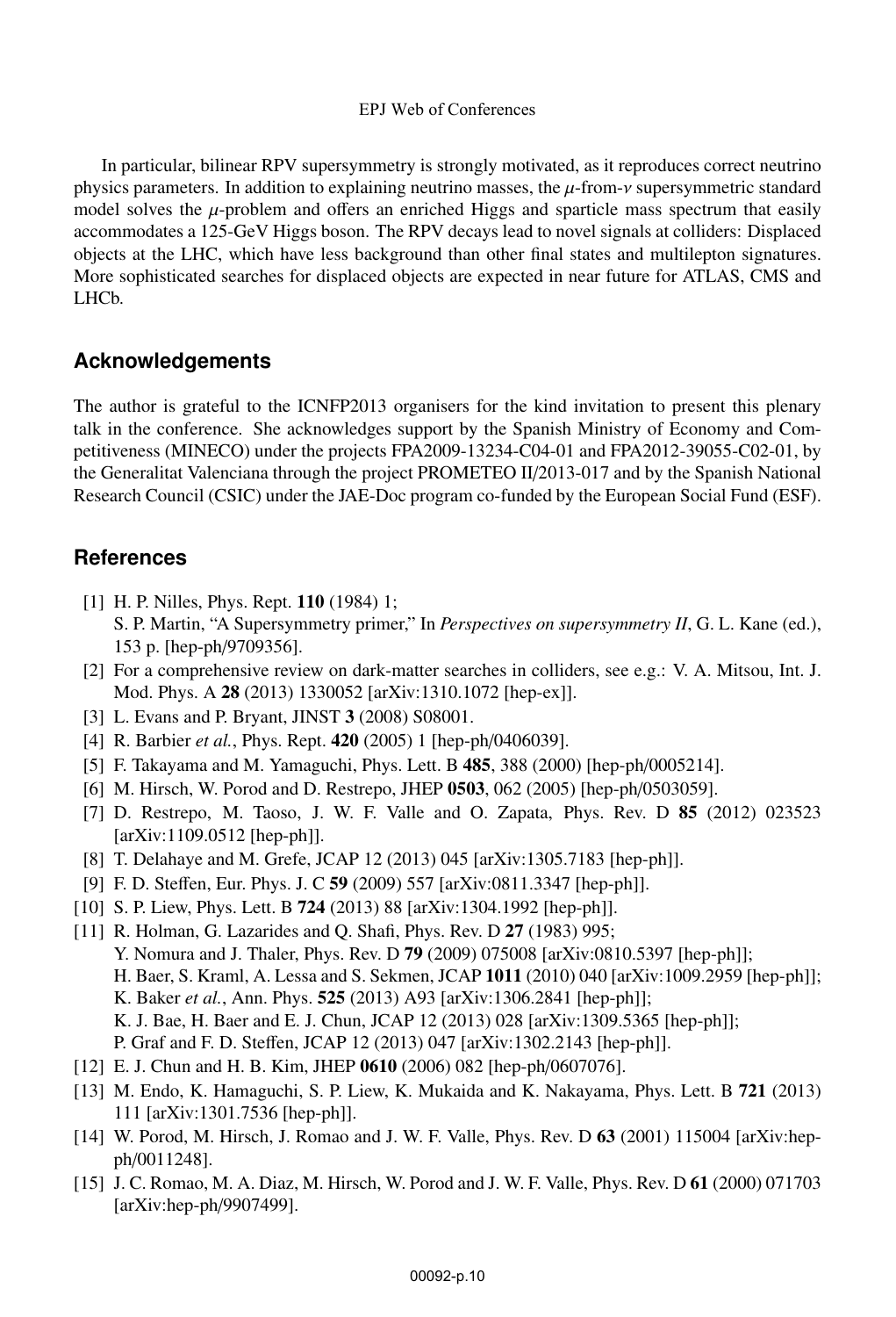- [16] M. Hirsch, M. A. Diaz, W. Porod, J. C. Romao and J. W. F. Valle, Phys. Rev. D 62 (2000) 113008 [Erratum-ibid. D 65 (2002) 119901] [arXiv:hep-ph/0004115].
- [17] M. A. Diaz, M. Hirsch, W. Porod, J. C. Romao and J. W. F. Valle, Phys. Rev. D 68 (2003) 013009 [Erratum-ibid. D 71 (2005) 059904] [arXiv:hep-ph/0302021].
- [18] A. Abada and M. Losada, Phys. Lett. B 492 (2000) 310 [arXiv:hep-ph/0007041].
- [19] F. de Campos, O. J. P. Eboli, M. B. Magro, W. Porod, D. Restrepo, S. P. Das, M. Hirsch and J. W. F. Valle, Phys. Rev. D 86 (2012) 075001 [arXiv:1206.3605 [hep-ph]].
- [20] F. de Campos, O. J. P. Eboli, M. B. Magro, W. Porod, D. Restrepo, M. Hirsch and J. W. F. Valle, JHEP 0805 (2008) 048 [arXiv:hep-ph/0712.2156].
- [21] W. Porod, Comput. Phys. Commun. **153** (2003) 275 [hep-ph/0301101]; W. Porod and F. Staub, Comput. Phys. Commun. 183 (2012) 2458 [arXiv:1104.1573 [hep-ph]].
- [22] E. Torró, V. A. Mitsou and C. García, "Prospects for detecting *R*-parity violating supersymmetry with ATLAS in the muon plus jets channel" CERN-ATL-PHYS-INT-2010-042 (2010).
- [23] E. Torró Pastor, "Study of supersymmetric signals with R-parity violation in ATLAS at LHC," PhD thesis, Univ. Valencia, CERN-THESIS-2012-308 (2013).
- [24] ATLAS Collaboration, "Search for long-lived, heavy particles in final states with a muon and a multi-track displaced vertex in proton-proton collisions at  $\sqrt{s}$  = 8 TeV with the ATLAS detector.," ATLAS-CONF-2013-092, http://cds.cern.ch/record/1595755 (2013).
- [25] F. de Campos, O. J. P. Eboli, M. B. Magro and D. Restrepo, Phys. Rev. D 79 (2009) 055008 [arXiv:0809.0007 [hep-ph]]; F. de Campos, O. J. P. Eboli, M. B. Magro, D. Restrepo and J. W. F. Valle, Phys. Rev. D 80 (2009) 015002 [arXiv:0809.1637 [hep-ph]].
- [26] F. de Campos and M. B. Magro, "Displaced vertices in GMSB models at LHC," arXiv:1306.5773 [hep-ph] (2013).
- [27] F. de Campos, O. J. P. Eboli, M. B. Magro, W. Porod, D. Restrepo and J. W. F. Valle, Phys. Rev. <sup>D</sup> 71 (2005) 075001 [hep-ph/0501153].
- [28] F. De Campos, M. A. Diaz, O. J. P. Eboli, M. B. Magro and P. G. Mercadante, Nucl. Phys. B 623 (2002) 47 [hep-ph/0110049]; F. de Campos, M. A. Diaz, O. J. P. Eboli, R. A. Lineros, M. B. Magro and P. G. Mercadante, Phys. Rev. D 71 (2005) 055008 [hep-ph/0409043]; F. de Campos, M. A. Diaz, O. J. P. Eboli, M. B. Magro, W. Porod and S. Skadhauge, Phys. Rev. <sup>D</sup> 77 (2008) 115025 [arXiv:0803.4405 [hep-ph]].
- [29] G. Aad *et al.* [ATLAS Collaboration], Phys. Rev. D 85 (2012) 012006 [arXiv:1109.6606 [hepex]];
- [30] ATLAS Collaboration, "Search for supersymmetry at  $\sqrt{s}$  = 7 TeV in final states with large jet multiplicity, missing transverse momentum and one isolated lepton with the ATLAS detector," ATLAS-CONF-2012-140, http://cds.cern.ch/record/1483511 (2012).
- [31] D. E. Lopez-Fogliani and C. Munoz, Phys. Rev. Lett. 97 (2006) 041801 [hep-ph/0508297].
- [32] N. Escudero, D. E. Lopez-Fogliani, C. Munoz and R. R. de Austri, JHEP 0812 (2008) 099 [arXiv:0810.1507 [hep-ph]].
- [33] J. E. Kim and H. P. Nilles, Phys. Lett. B 138 (1984) 150.
- [34] U. Ellwanger, C. Hugonie and A. M. Teixeira, Phys. Rept. 496 (2010) 1 [arXiv:0910.1785 [hepph]].
- [35] H. -P. Nilles and N. Polonsky, Nucl. Phys. B 484 (1997) 33 [hep-ph/9606388].
- [36] P. Ghosh and S. Roy, JHEP 0904 (2009) 069 [arXiv:0812.0084 [hep-ph]];
	- J. Fidalgo, D. E. Lopez-Fogliani, C. Munoz and R. R. de Austri, JHEP 1110 (2011) 020